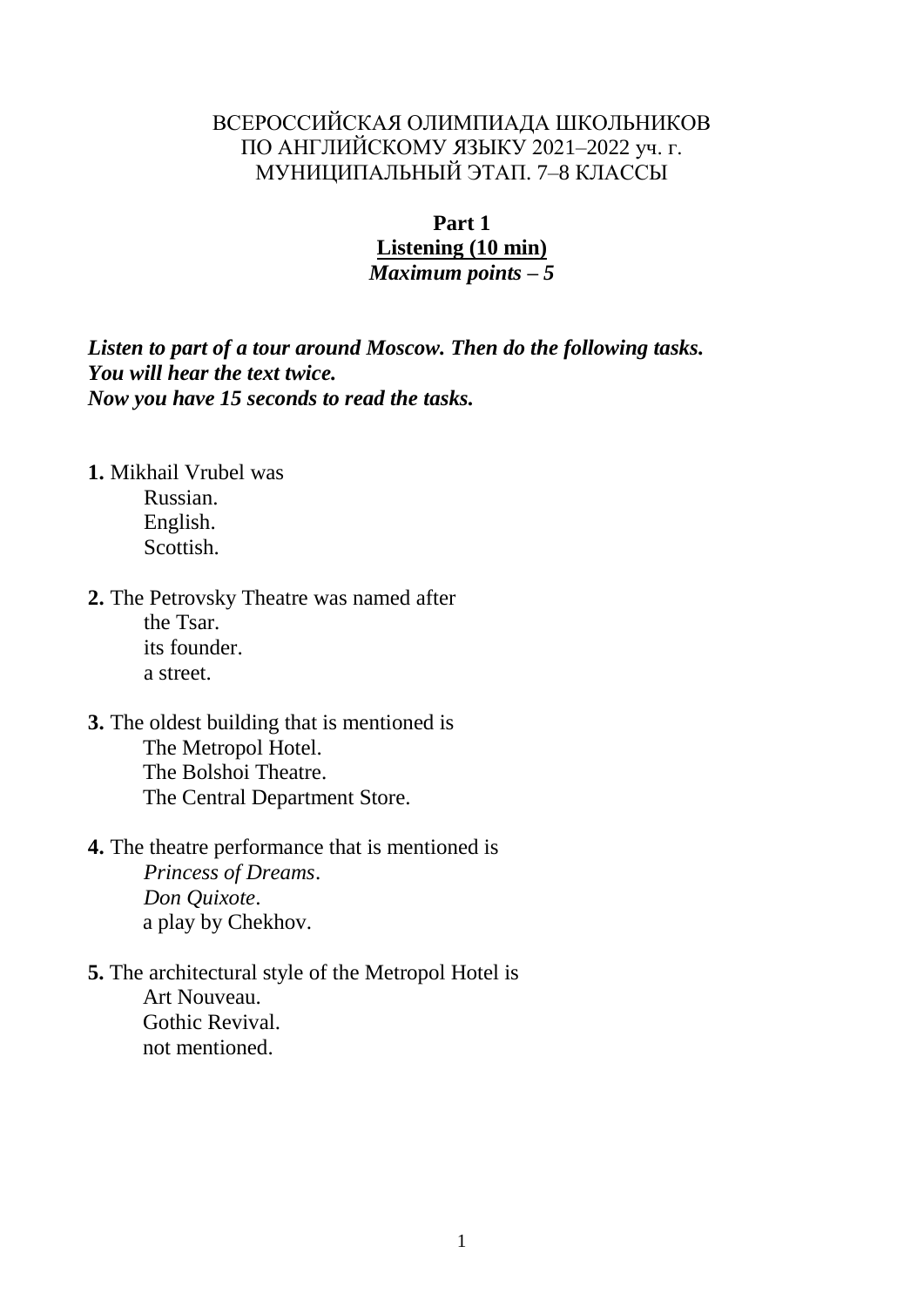# **Part 2 (15 minutes)** *Maximum points – 9* **Reading**

*Read the text below and do the task after it.*

# **The Apgar Score**

**A.** Dr. Virginia Apgar's work has protected babies since 1952. That's when she developed a scoring system that helped doctors and nurses look carefully at newborn babies. The rating system is called the Apgar Score. With a few quick tests, doctors know if a baby is healthy or needs medical help. Today, the Apgar Score is used around the world. Because of Dr. Apgar's scoring system, more people began to study how to help newborn babies. It became a special field of medical study.

**B.** Virginia Apgar was born in 1909 in New Jersey. In high school, she knew she wanted to become a doctor. Apgar attended Mount Holyoke College and graduated in 1921. She played several sports, wrote for the college newspaper, and played the violin. She was full of energy. She once said that people in her family never sat down. When the Great Depression happened, her family suffered money troubles. Virginia Apgar worked several jobs to continue her education. She earned her medical degree in 1933 from Columbia University. She was fourth in her class. In 1949, she became the first woman to be named a full professor at the medical school there.

**C.** Dr. Apgar was a teacher and a researcher. She worked with mothers who were giving birth, and with their infants. She learned to look carefully at the health of a newborn baby in the first minutes after he or she was born. This helped Dr. Apgar to realize that the medicine doctors gave to mothers did not help their babies. She changed to a different medicine and published a report. The report convinced other doctors to change, too.

**D.** Dr. Apgar's scoring system for newborn babies is still used today. It gives points for a baby's heartbeat, breathing, muscle tone, skin color, and reflexes. If a baby's score is 10, the doctor knows the baby is doing fine. If the score is very low, the doctor can give the baby proper medicine.

**E.** Dr. Apgar taught many new doctors, and they regarded her highly. Later in life, she worked for the March of Dimes. She raised money to help study childhood disabilities. Dr. Apgar wrote a book for parents, gave talks, and appeared on TV. She died in 1974, and is remembered today as a medical pioneer and an outstanding teacher.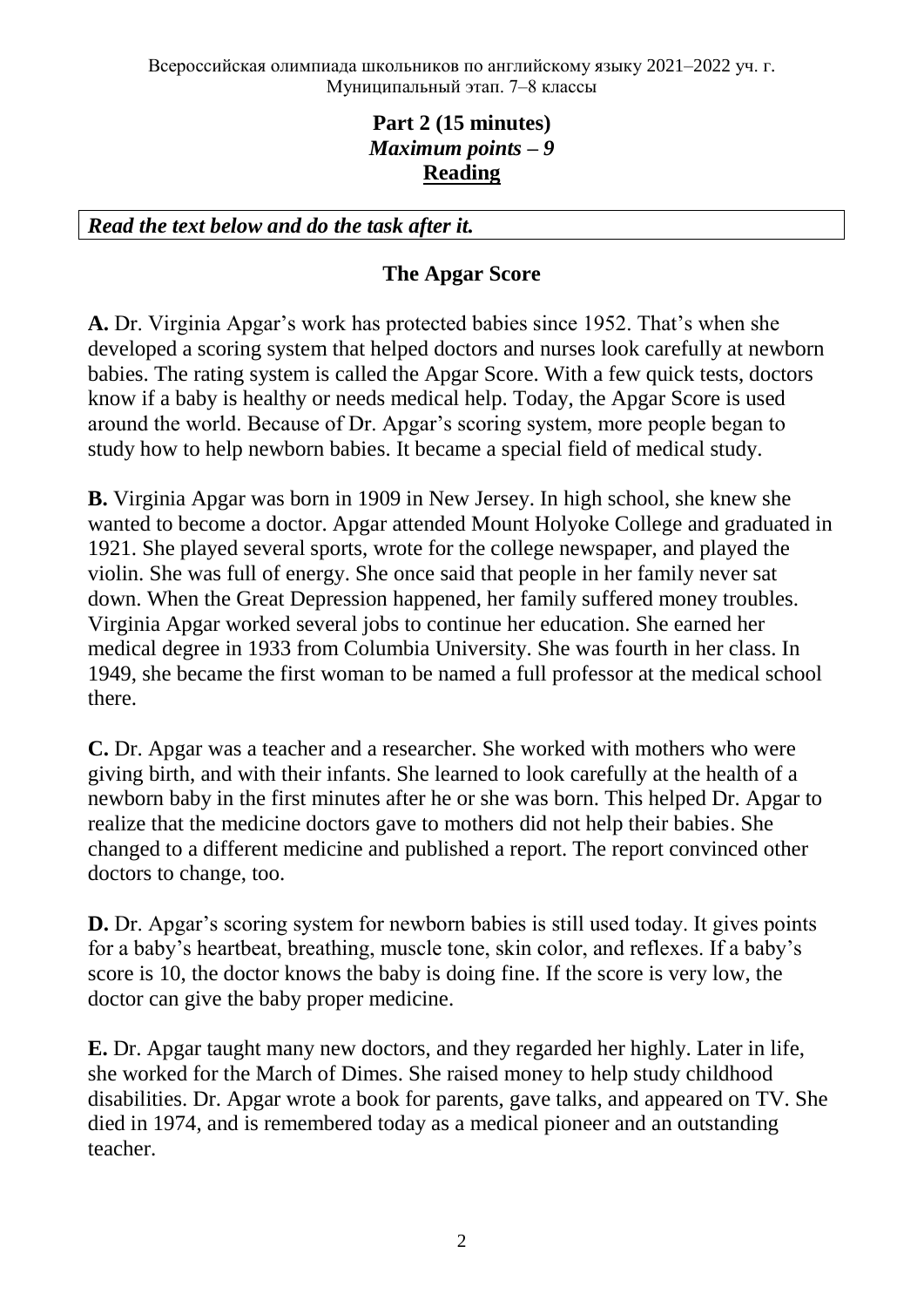# **In which paragraph is the following information mentioned? You can name the same paragraph more than once.**

- 1. A well-known period of time in the history of the United States of America
- 2. Why the system of checking a newborn's health is called Apgar Score
- 3. Dr. Apgar's hobbies when she was a young girl
- 4. Explanation what the Apgar Score consists of and how it works
- 5. The fact that the Apgar Score is an international medical procedure
- 6. A medical mistake that was found and corrected by Dr. Apgar
- 7. A personal characteristic of Dr. Apgar's relatives
- 8. Charity work that Dr. Apgar was involved in at some point in her life
- 9. The year when the Apgar Score was developed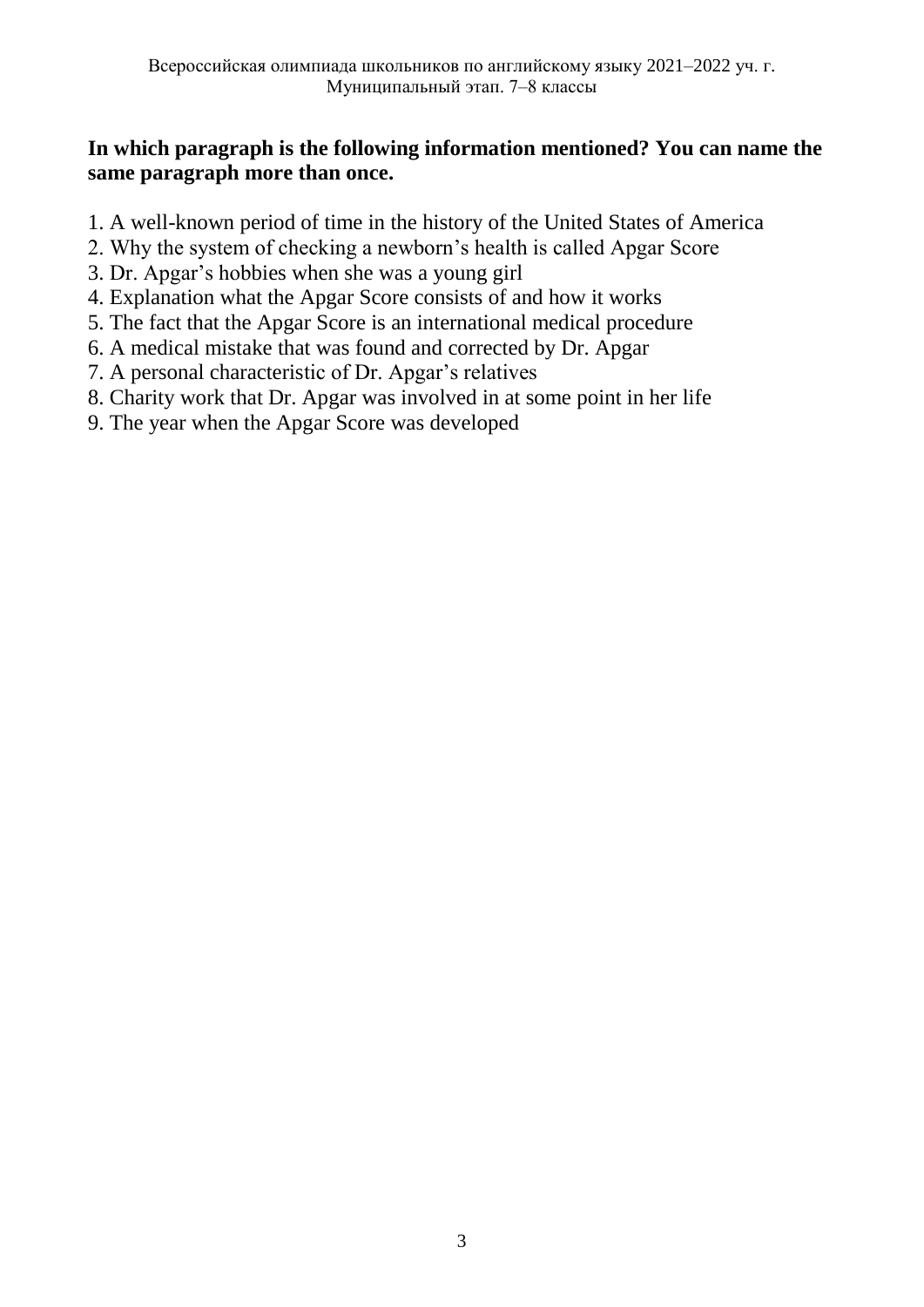# **Part 3 (35 minutes)** *Maximum points – 36* **Use of English**

#### **Task 1**

*Read the dialogue below and choose the word that fits best for each space. The first one is done for you.*

*Example answer***: 0** *spray drop splash ring*

## **Christmas is Coming**

**Mr. Smith:** Hi, Maggie! I'm back!

**Mrs. Smith:** Where have you been, Peter?

**Mr. Smith:** I went to the drugstore. My allergies are back. I was hoping to get a nose **(0)** *spray* for them.

**Mrs. Smith:** Hoping? They didn't have it?

**Mr. Smith:** They did. But I didn't have the doctor's **(1)** \_\_\_\_\_\_. It turns out, my old one has **(2)** \_\_\_\_\_\_.

**Mrs. Smith:** Oh! What a/an **(3)** \_\_\_\_\_\_!

**Mr. Smith:** Yeah. But I've already made a/an **(4)** \_\_\_\_\_\_ with Dr. Smith. I'll see him first **(5)** tomorrow morning.

**Mrs. Smith:** Good for you! By the way, did you look if there was anything in the mail?

**Mr. Smith:** Just the electricity **(6)** \_\_\_\_\_\_. Why? Are you **(7)** \_\_\_\_\_\_ anything?

**Mrs. Smith:** Yes, I've ordered some books from Amazon. It's taking them longer than usual.

**Mr. Smith:** It always takes them longer than usual before Christmas. What did you order? Any gifts for our daughters by any chance? I was thinking what to give them.

**Mrs. Smith:** Yes. I've ordered a cookbook for Susan – a book of cake **(8)** She's into baking now – remember?

**Mr. Smith:** Nice! It sounds like a great gift for all of us. She bakes – we enjoy the cakes! Anything for Vicky?

**Mrs. Smith:** Yes. A couple of **(9)** \_\_\_\_\_\_ books that I've read great **(10)** \_\_\_\_\_\_ of. **Mr. Smith:** (11)  $\qquad$  I love reading her books – once she herself has already read them, of course. I really value her **(12)** \_\_\_\_\_\_. Oh, it's great to have grown up children! Anything for me?

**Mrs. Smith:** I'm not going to tell you! But it looks like Suzan's cakes and Vicky's books will be quite enough for you, old man! That'll **(13)** \_\_\_\_\_\_ me some money! Mr. Smith: Oh, come on! Have a heart!...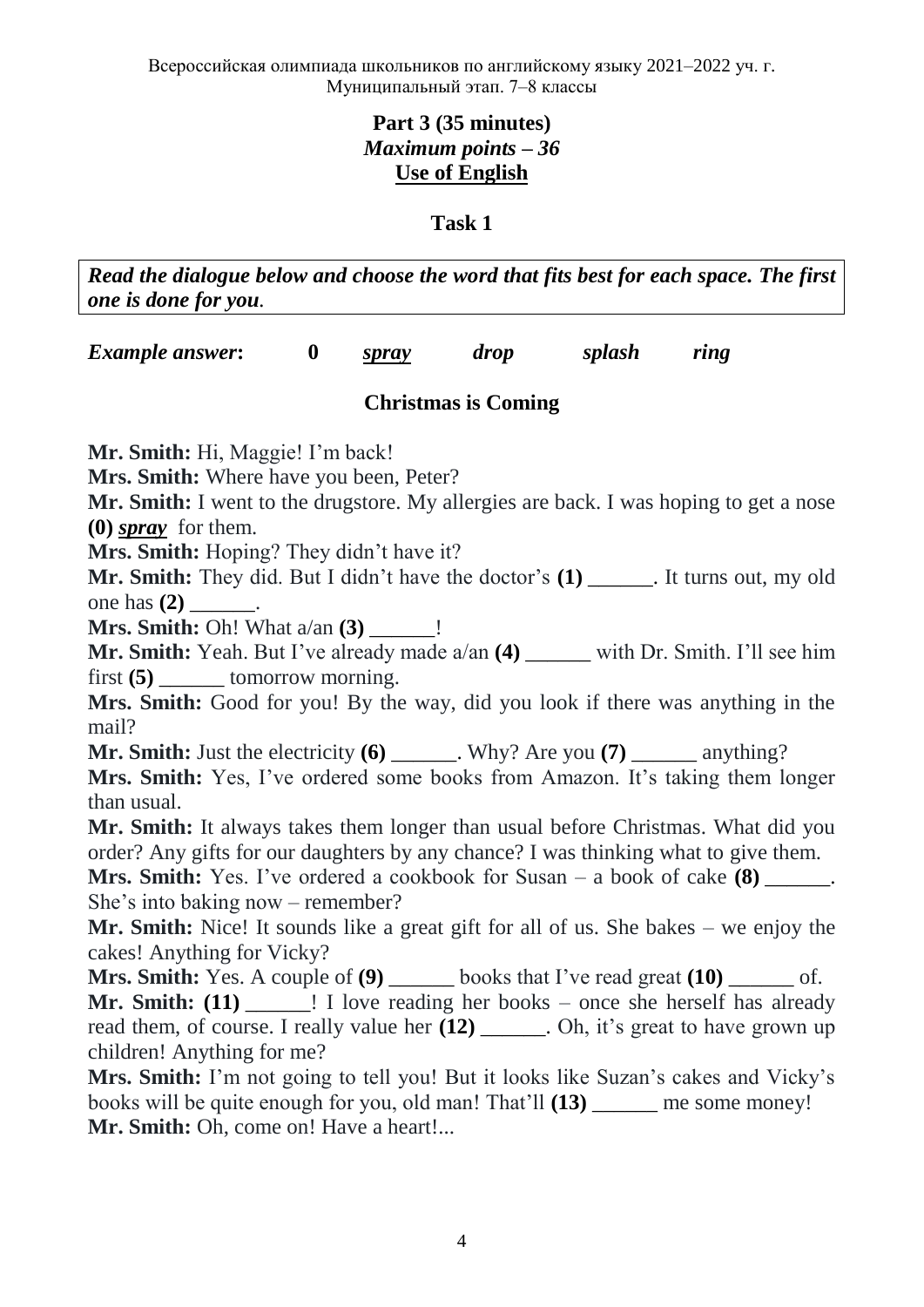| 0                       | spray         | drop          | splash       | ring               |
|-------------------------|---------------|---------------|--------------|--------------------|
| $\mathbf{1}$            | appointment   | prescription  | recipe       | receipt            |
| $\overline{2}$          | finished      | ended         | expired      | prescribed         |
| 3                       | nuisance      | thing         | appointment  | unfortunate        |
| $\overline{\mathbf{4}}$ | appointment   | meeting       | date         | thing              |
| 5                       | appointment   | meeting       | date         | thing              |
| 6                       | receipt       | recipe        | bill         | document           |
| 7                       | waiting       | expecting     | looking for  | looking forward to |
| 8                       | prescriptions | recipes       | receipts     | instructions       |
| 9                       | fantastical   | fantasies     | fantast      | fantasy            |
| 10                      | reviews       | recipes       | revisions    | receipts           |
| 11                      | Fantasy!      | Fancy!        | Fantastic!   | Fantastical!       |
| 12                      | reviews       | prescriptions | appointments | recommendations    |
| 13                      | save          | economy       | keep         | hold               |

#### **Task 2**

*Read the text below and choose the correct word for each question 14-25. The first one is done for you.*

*Example answer***: 0** *a the -*

#### **Many Thanks**

Giving thanks is **(0)***\_а\_* custom among people all around the world. Like the American Thanksgiving, **(1)**\_\_\_\_\_\_\_ celebrations began as a way of showing gratitude for a good harvest. In Korea, people **(2)**\_\_\_\_\_\_\_ an autumn holiday called Ch'usok for **(3)**\_\_\_\_\_\_\_ than 1,000 years. Families **(4)**\_\_\_\_\_\_\_ special foods **(5)**\_\_\_\_\_\_\_ newly harvested crops. On **(6)**\_\_\_\_\_\_\_ holiday itself, **(7)**\_\_\_\_\_\_\_ give thanks and remember **(8)** ancestors – relatives who lived long before them. **(9)**\_\_\_\_\_\_\_ in the day, they **(10)**\_\_\_\_\_\_\_ a feast of rice cakes, fresh fruit, and vegetable soup. In the United States, Thanksgiving honors a tradition that **(11)**\_\_\_\_\_\_\_ in 1621 with the Pilgrims and the Wampanoag Indians. A typical American Thanksgiving (12) foods such as turkey, potatoes, cranberries, stuffing, vegetables, and pumpkin pie.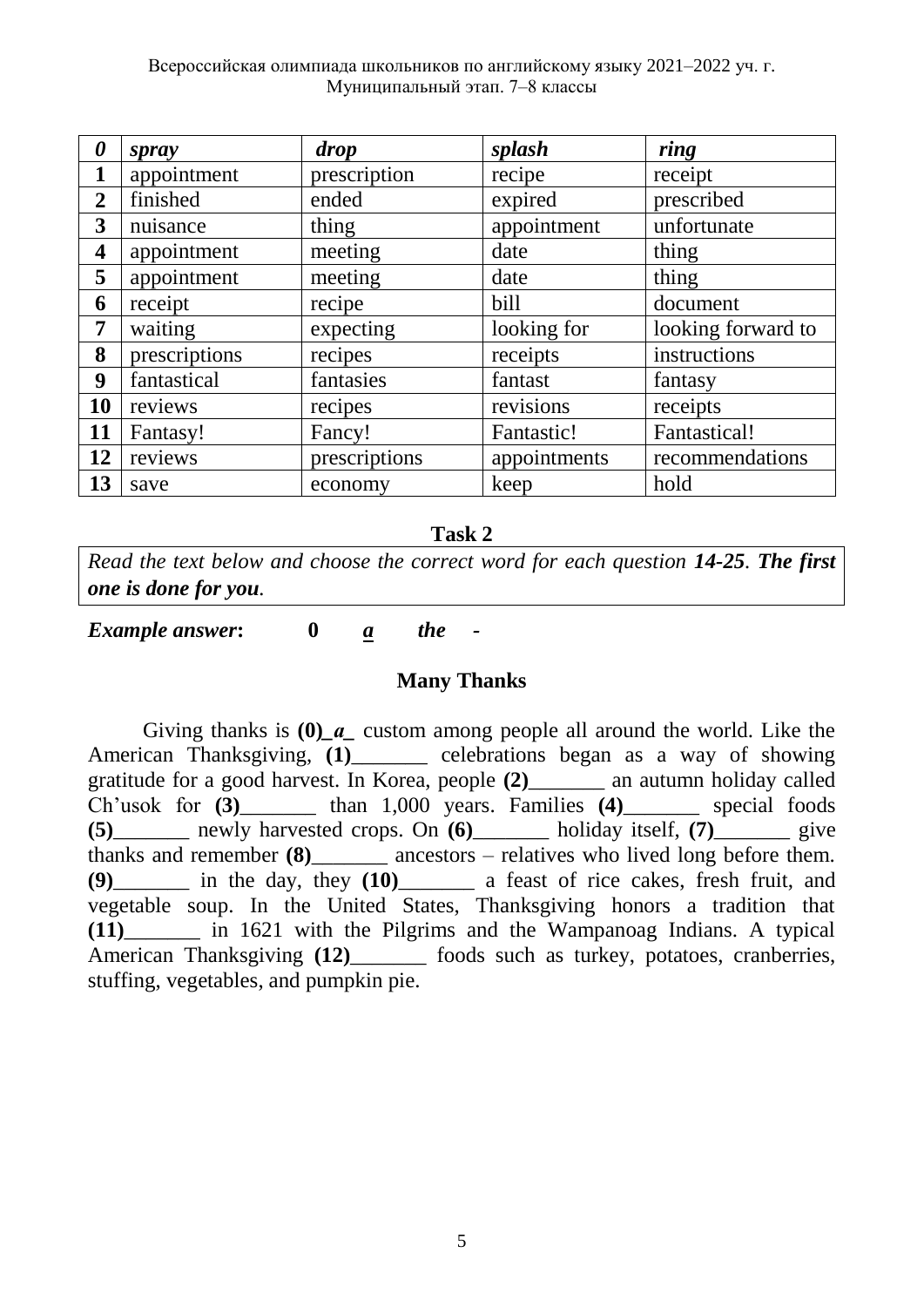Всероссийская олимпиада школьников по английскому языку 2021–2022 уч. г. Муниципальный этап. 7–8 классы

| $\boldsymbol{\theta}$   | $\boldsymbol{a}$ | the           |                 |
|-------------------------|------------------|---------------|-----------------|
| 1                       | many             | much          | few             |
| $\boldsymbol{2}$        | celebrate        | celebrated    | have celebrated |
| 3                       | more             | much          | many            |
| $\overline{\mathbf{4}}$ | prepare          | prepares      | preparing       |
| 5                       | use              | uses          | using           |
| 6                       | a                | the           |                 |
| 7                       | Korea            | Korean        | Koreans         |
| 8                       | there            | their         | they're         |
| 9                       | Later            | Lesser        | Last            |
| 10                      | enjoy            | enjoyed       | are enjoying    |
| 11                      | has begun        | was beginning | began           |
| 12                      | include          | includes      | is including    |

#### **Task 3**

**Josie is surrounded by all kinds of measuring tools. But she's not sure which tool does what! Try helping Josie! Take a look at the list of measuring tools in Josie's tool box. Use the list to answer the questions below. Use logic! The first one is done for you as an example. Each tool can only be used once! There are some extra measuring tools you don't need to use.**

|                 |   | <b>Josie's Tool Box</b> |   |                   |
|-----------------|---|-------------------------|---|-------------------|
| A. Yardstick    | * | D. Thermometer          | * | G. Measuring tape |
| <b>B.</b> Clock | * | E. Measuring cup        | * | H. Ruler          |
| C. Scale        | * | F. Teaspoon             |   |                   |

## *Example***:**

0. What tool could Josie use to find out how high up in the tree her brother's tree house is?

#### **Answer:**

*- To measure the height of her brother's tree house Josie could use a yardstick.*